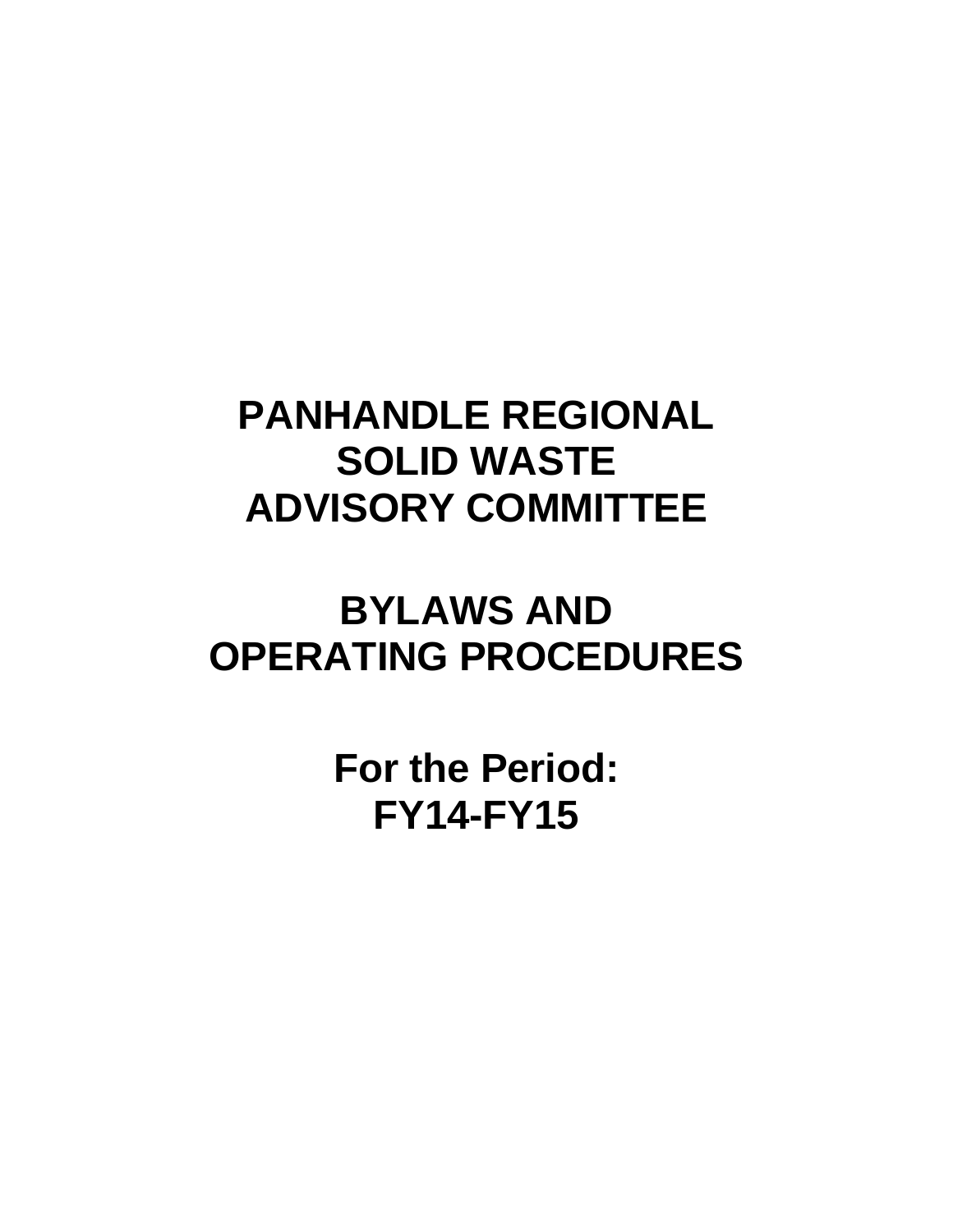### PANHANDLE REGIONAL SOLID WASTE ADVISORY COMMITTEE BYLAWS AND OPERATING PROCEDURES

### Page No.

| 1              |
|----------------|
| 2              |
| 2              |
| $\overline{2}$ |
| 2              |
| $\overline{2}$ |
| 2              |
| $\overline{2}$ |
| $\overline{2}$ |
| 3              |
| 3              |
| 3              |
| 3              |
| 3              |
| 3              |
| 3              |
| 3              |
| 3              |
| 3              |
| $\overline{4}$ |
| 4              |
| 4              |
| $\overline{4}$ |
| $\overline{4}$ |
| $\overline{4}$ |
| $\overline{4}$ |
| $\overline{5}$ |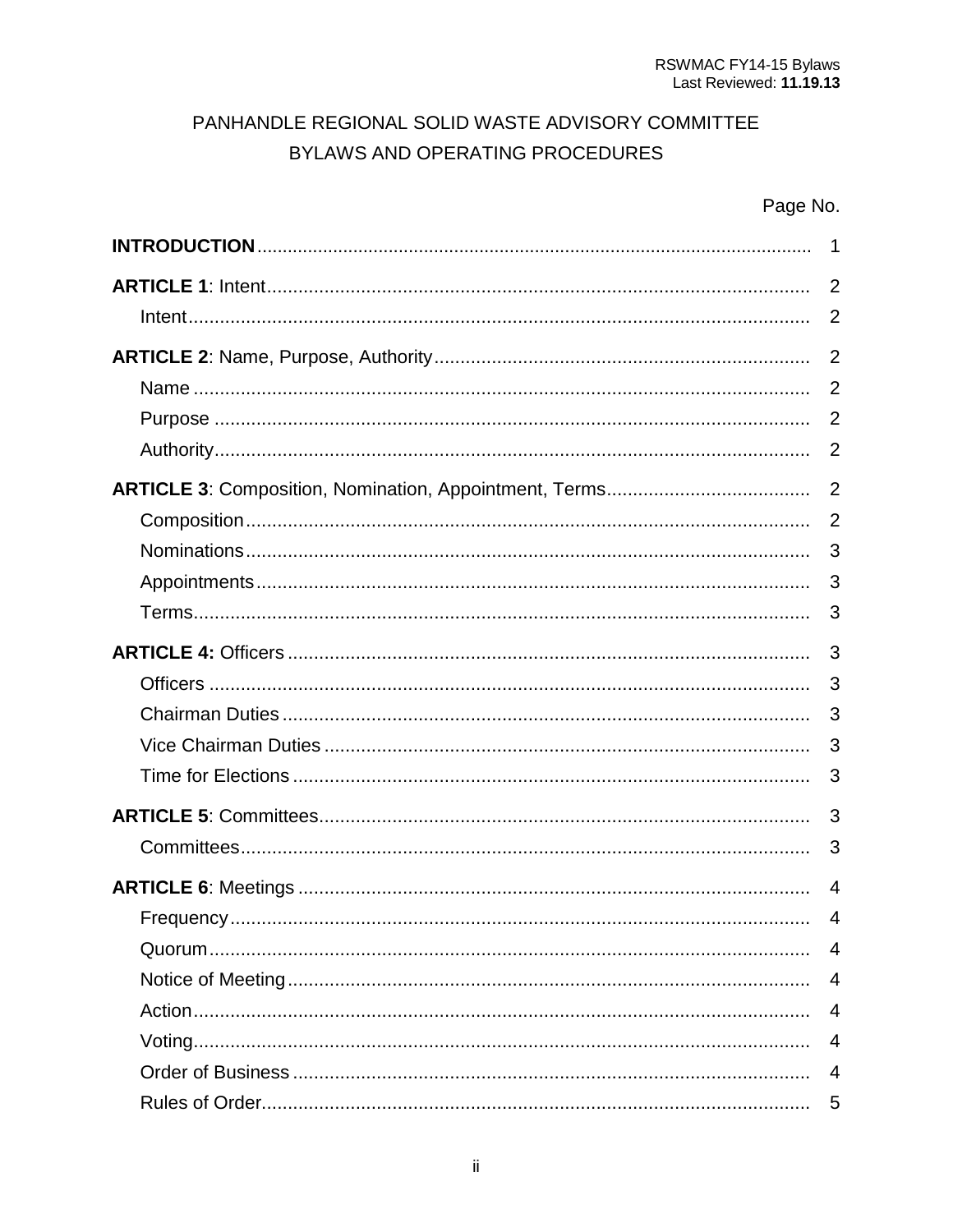#### Page No.

| 9 |
|---|
|   |
| 9 |
|   |
|   |
|   |
|   |
|   |
|   |
|   |
|   |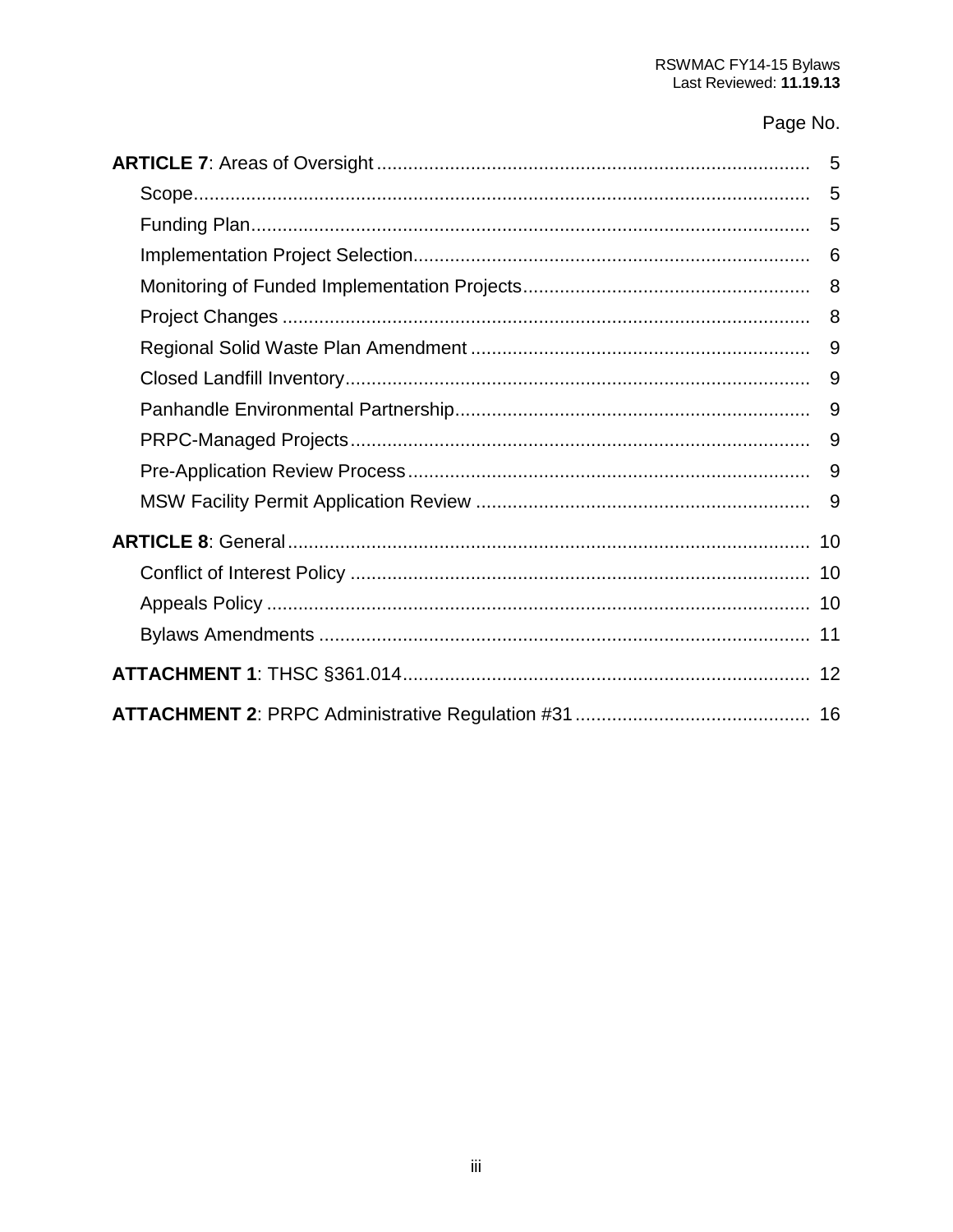#### **INTRODUCTION**

As directed by §361.014(b) of the Texas Health & Safety Code, one-half of the Municipal Solid Waste (MSW) fee revenue collected by the Texas Commission on Environmental Quality (TCEQ) is dedicated to grants to support regional programs and local projects consistent with the regional solid waste management plans prepared by the Council of Governments (COGs). (See Attachment #1)

All solid wastes grant funds from the TCEQ will be allocated to the COGs in the state's 24 planning regions. Under the Regional Solid Waste Grant Program, each COG will use their grant funds for the following purposes:

- Maintenance of a Regional Solid Waste Management Advisory Committee;
- $\triangleright$  As required by the TCEQ, amendment of the regional solid waste management plan;
- Maintenance and further development of the region's Closed Municipal Solid Waste landfill Inventory;
- $\triangleright$  Reviewing MSW permit applications originating from within the region for conformance with the TCEQ-approved regional solid waste management plan;
- $\triangleright$  Administration of grant-funded activities and fiscal oversight of a pass-through grants program to support local projects;
- $\triangleright$  The conduct of additional regional programs and administration of funding to local government projects that directly support implementation of the goals, objectives, and recommendations contained with the region's TCEQ-approved regional solid waste management plan.

The program-related activities of the COG will generally be carried out under the direction and oversight of the region's Solid Waste Management Advisory Committee (SWAC). Each SWAC will operate under a written set of procedures of their own making that will guide and direct the activities of the committee.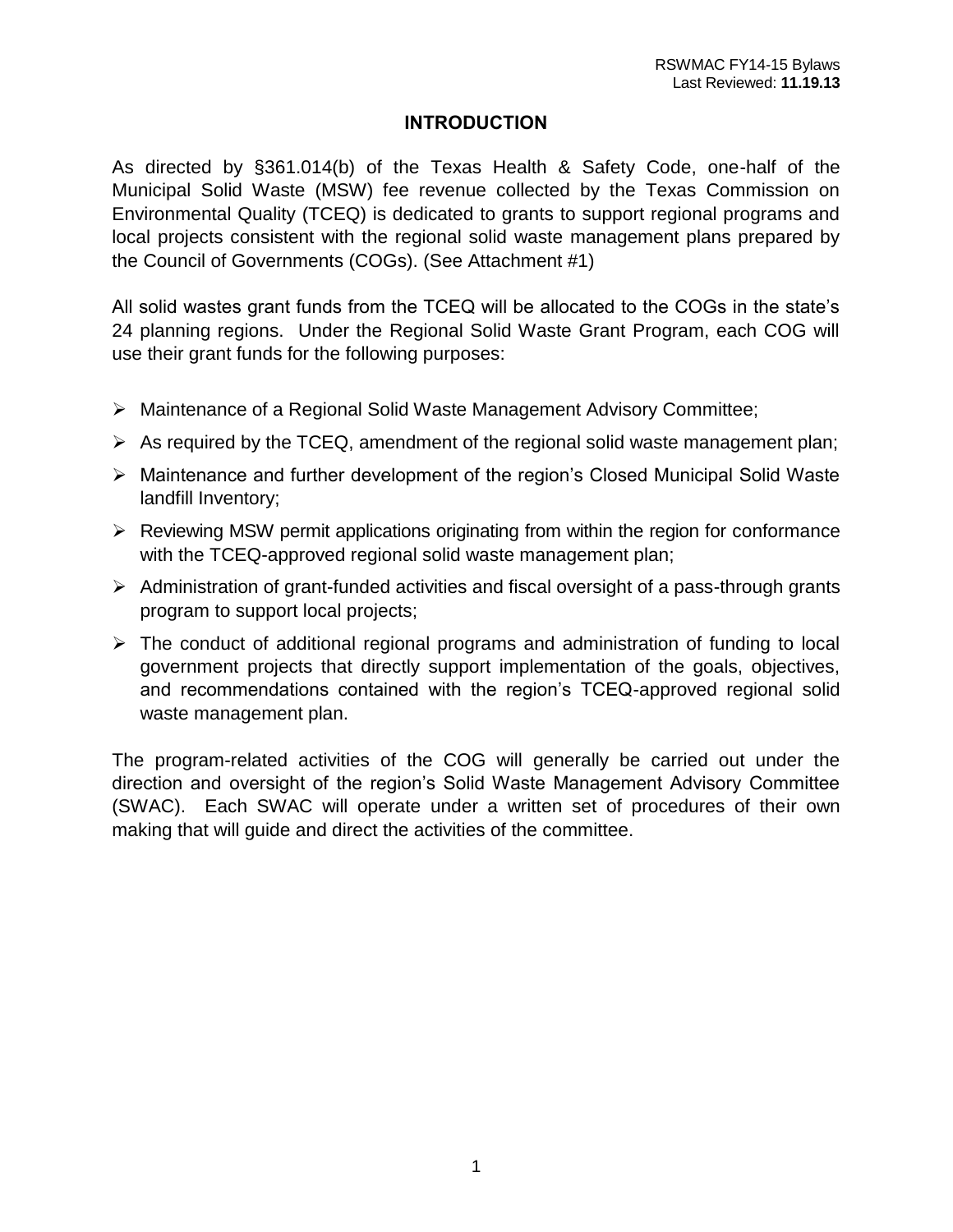#### PANHANDLE REGIONAL PLANNING COMMISSION'S REGIONAL SOLID WASTE MANAGEMENT ADVISORY COMMITTEE BYLAWS AND OPERATING PROCEDURES

#### **ARTICLE 1** – **Intent**

These operating guidelines have been developed in compliance with a requirement by the Texas Commission on Environmental Quality (TCEQ) that each Regional Council of Governments create a written set of bylaws for their Solid Waste Management Advisory Committees. The PRPC Board of Directors has given the RSWMAC the authority to adopt and utilize these guidelines with the enactment of PRPC Administrative Regulation #31.

#### **ARTICLE 2** – **Name, Purpose, and Authority**

**Section 1. Name:** The name of this committee shall be the Panhandle Regional Planning Commission's (PRPC) Regional Solid Waste Management Advisory Committee. The acronym, RSWMAC, may also be used to reference the committee.

**Section 2. Purpose:** The RSWMAC is an advisory committee of the PRPC created for the purpose of overseeing the operation of the Panhandle's Regional Solid Waste Management Program. In that capacity, the RSWMAC shall give direction to the PRPC's Solid Waste Program staff.

**Section 3. Authority:** The RSWMAC has been established in accordance with 30 TAC §330.565(a), TCEQ Rules.

The PRPC's RSWMAC is subordinate to the PRPC Board of Directors. The RSWMAC makes recommendations to the PRPC Board. The PRPC Board is responsible for taking final action upon the RSWMAC's recommendations.

The RSWMAC's scope of authority is set forth in the PRPC's Administrative Regulation #31. That regulation is joined to and made part of these procedures. (See Attachment #2)

#### **ARTICLE 3** – **Composition, Nomination, Appointment, Terms**

**Section 1. Composition:** The RSWMAC shall reflect a broad range of interests in solid waste management. At a minimum, the RSWMAC shall be represented by public officials, private providers of recycling and solid waste services to represent a balance of private service providers operating in the region, citizen groups and interested individuals.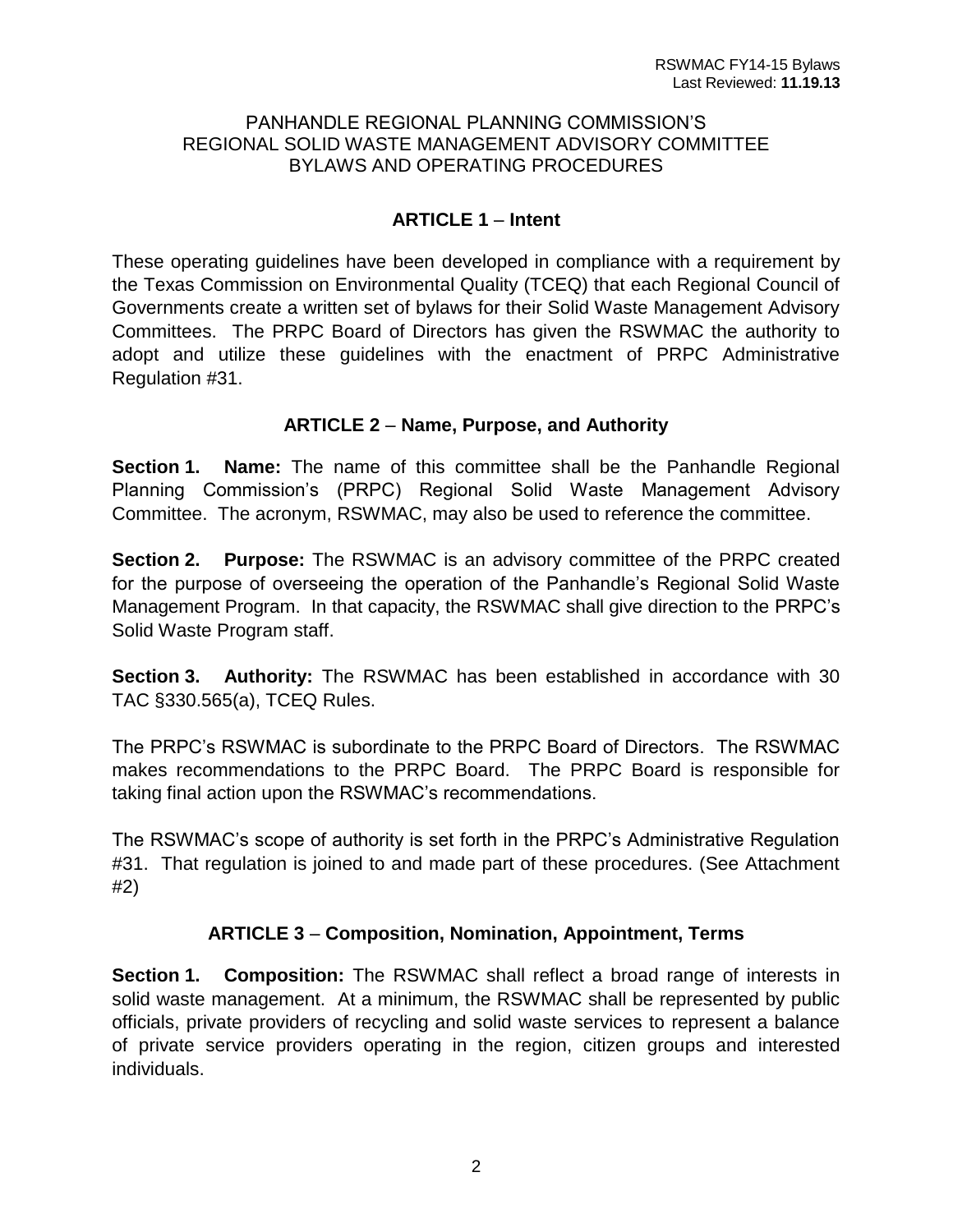The RSWMAC shall include as ex-officio members the TCEQ project manager assigned to work with the PRPC and a designated representative of the Region 1 Office of the TCEQ. PRPC Administrative Regulation #31 fixes the numeric representation of the RSWMAC's membership.

**Section 2. Nominations:** When the term of a current member(s) expires or can no longer be filled by that member(s), the RSWMAC may nominate individuals to serve on the committee provided; the membership composition of the committee is maintained. If for any reason the RSWMAC is unable to identify an individual(s) appropriate to fill a vacancy, the PRPC Solid Waste Program staff will seek nominations from the local governments of the region.

**Section 3. Appointments:** The PRPC Board of Directors will be responsible for making all appointments the RSWMAC.

**Section 4. Terms:** A RSWMAC member's full term will run for three years from the date of his or her appointment to the committee. However, an individual may be appointed to a shorter term if that person is filling an unexpired term of a previous committee member. No RSWMAC member may serve more than two consecutive three-year terms.

#### **ARTICLE 4** – **Officers**

**Section 1. Officers:** The officers shall be a Chairman and a Vice-Chairman elected from among committee members at the first RSWMAC falling on or after July 31. Officers shall be elected to serve terms of one year or until such time as a successor is elected.

**Section 2. Chairman's Duties:** The Chairman shall call to order and preside at all meetings of the RSWMAC.

**Section 3. Vice-Chairman's Duties:** The Vice-Chairman shall perform the duties of the Chairman in the event of the absence or disability of the Chairman.

**Section 4. Time for Elections:** Election of officers will be during the first RSWMAC meeting falling on or after July 31.

#### **ARTICLE 5** – **Committees**

The Chairman may appoint subcommittees of one or more members each for such specific purposes as the RSWMAC may require from time to time. The subcommittee will be discharged upon the completion of the purpose for which it was appointed and after the final report is made to the RSWMAC.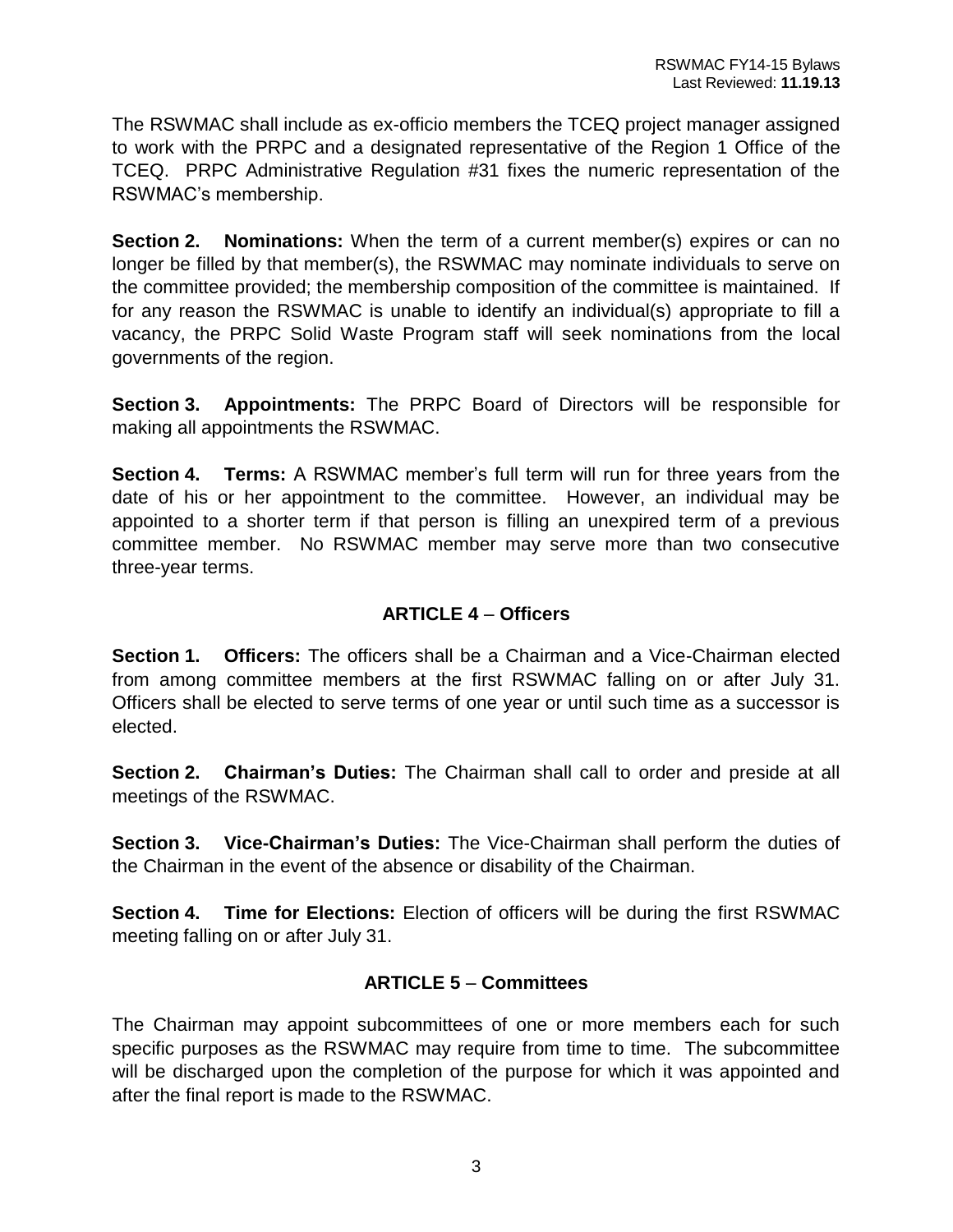No subcommittee will have other than advisory powers unless, by suitable action of the RSWMAC, it is granted specific power to act.

#### **ARTICLE 6** – **Meetings**

**Section 1. Frequency:** The RSWMAC shall, to the extent practical, meet at least twice per year. The PRPC Solid Waste Program Staff will be responsible for scheduling and coordinating the meetings of the RSWMAC.

**Section 2. Quorum:** A simple majority of the RSWMAC shall constitute a quorum for the transaction of business in any meeting of the RSWMAC.

**Section 3. Notice of Meetings:** Notice or an agenda containing the time and place of all meetings of the RSWMAC shall be sent to each member at least seven days prior to the proposed meeting date. The PRPC Solid Waste Program Staff will be responsible for developing and distributing the agendas to the RSWMAC members. The meetings of the RSWMAC will be properly posted in accordance with Chapter 551 of the Local Government Code. All RSWMAC meetings will be open to the public.

**Section 4. Action:** An affirmative vote of the majority of all RSWMAC members present at the time shall be necessary to approve any action. The Chairman may vote upon and may move or second a proposal before the RSWMAC.

**Section 5. Voting:** In the event that a member is unable to attend a RSWMAC meeting, that individual(s) may send another to attend in his or her stead. However, for the purpose of that meeting, the representative(s) shall only serve in an ex-officio capacity. Only PRPC Board-appointed RSWMAC members can vote on items during a RSWMAC meeting.

**Section 6. Order of Business:** The order of business for regular meetings shall include, but not be limited to, the following items which shall be covered in the sequence shown so far as circumstances will permit:

- (a) Call to order
- (b) Approval of minutes
- (c) Committee reports (periodic as needed)
- (d) Old business
- (e) New business
- (f) Information items
- (g) Open forum
- (h) Scheduling of next meeting
- (i) Adjournment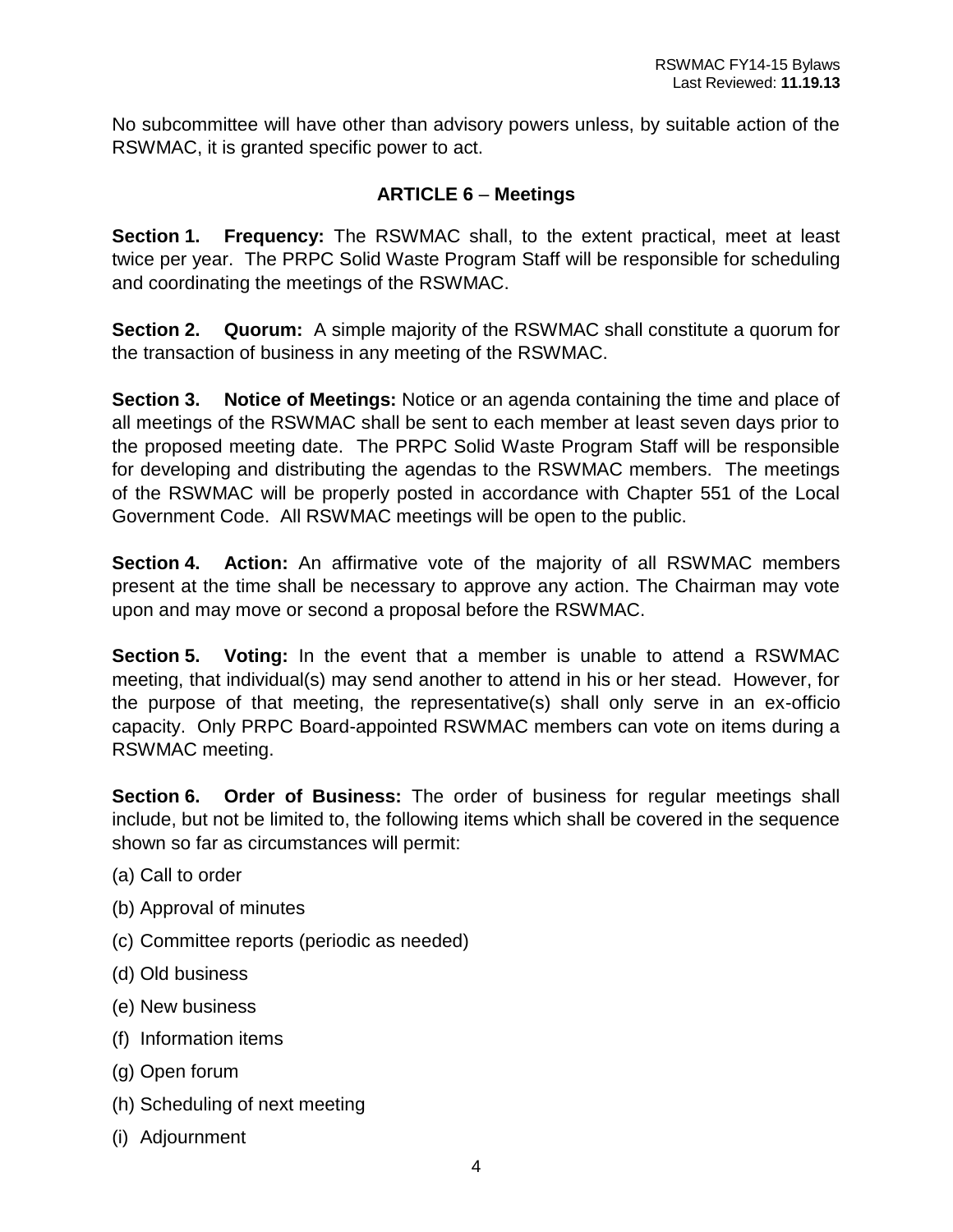As appropriate, the general meetings of the RSWMAC shall include discussion of solid waste activities in the region, solid waste management issues important to the region, new laws and regulations, opportunities for grants and funding, and other issues of concern.

**Section 7. Rules of Order:** Robert's Rules of Order, latest edition, shall govern conduct of meetings.

#### **ARTICLE 7** – **Areas of Oversight**

**Section 1. Scope:** The RSWMAC's purview shall include but not be limited to the following areas of oversight related to the PRPC's Regional Solid Waste Management Program.

**Section 2. Funding Plan:** The RSWMAC shall direct and provide input to the PRPC's Regional Solid Waste Program Staff in developing the Regional Solid Waste Grant Program's Implementation Projects Funding Plan. The Implementation Projects Funding Plan lays out the approach that will be taken in utilizing the region's biennial allocation of TCEQ Solid Waste Program funding to further the waste reduction/waste management goals of the region.

In general, development of the Funding Plan signals the start of the Regional Grants Program Year(s). The Funding Plan identifies the prioritized solid waste planning goals to be targeted with the available Implementation Project funding, the categories of projects deemed eligible for receipt of Implementation Project funding, and the criteria that will be used to select the projects will receive Implementation Project funding.

Unless otherwise required by the TCEQ, the Funding Plan may cover a two-year period or, at the discretion of the RSWMAC, a new plan may be developed each year. The development of the Funding Plan shall be scheduled in the sequence shown so far as circumstances will permit:

In even numbered years –

- (a) PRPC Solid Waste Program Staff will develop a draft Funding Plan for presentation to the RSWMAC.
- (b) The RSWMAC will review the draft Funding Plan, revise the plan as appropriate and then, take action on allowing the PRPC Solid Waste Program Staff to take the plan out for public comment.
- (c) PRPC Solid Waste Program Staff will conduct the requisite public meeting(s) on the Funding Plan as required by the TCEQ.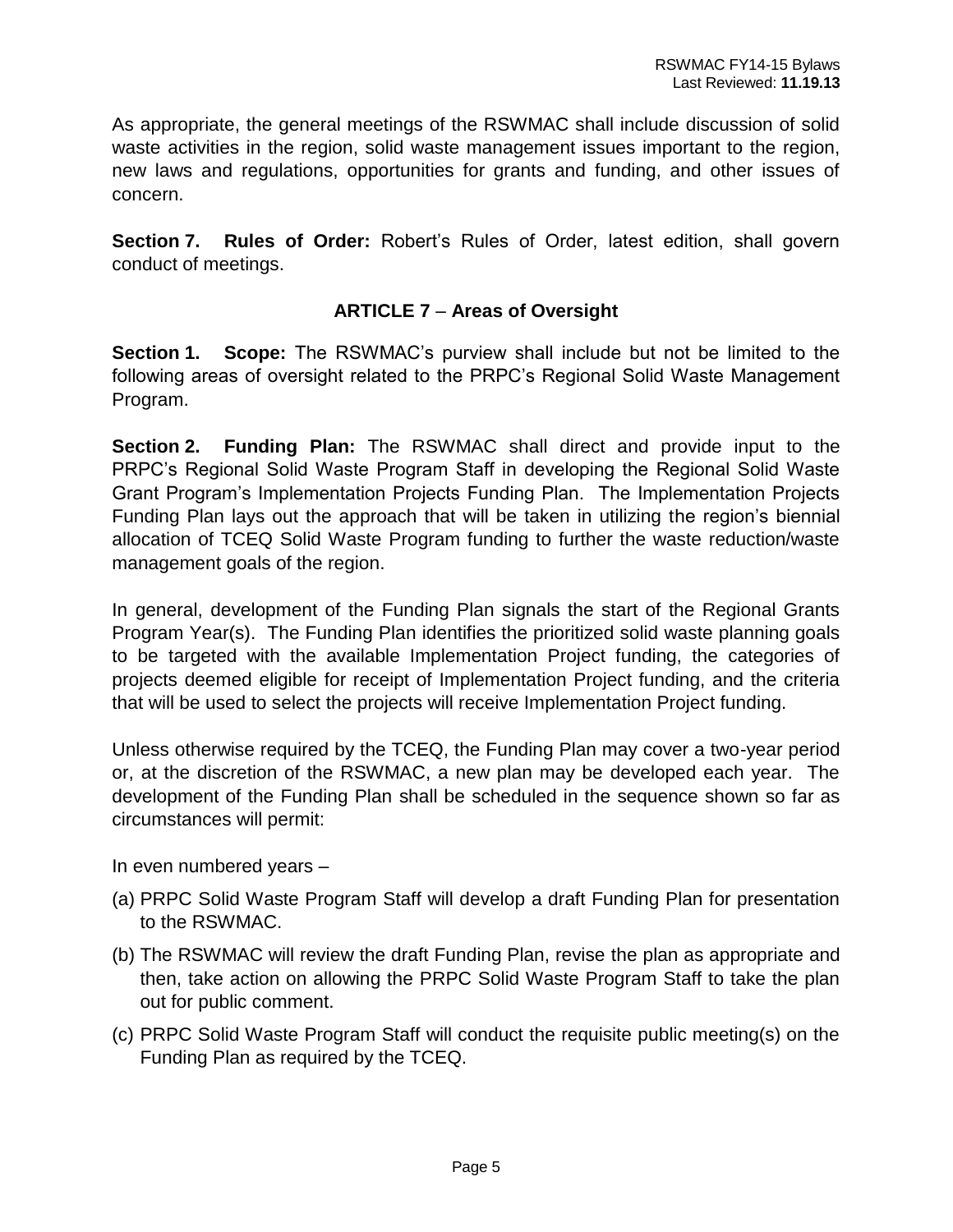- (d) Upon completion of the public comment process, PRPC Solid Waste Program Staff will re-present the Funding Plan to the RSWMAC along with any comments received during the public meeting(s).
- (e) The RSWMAC will take action on recommending that the PRPC Board of Directors approve the use of the Funding Plan for the purpose of the Regional Solid Waste Grant Program(s).
- (f) The PRPC Solid Waste Program Staff will present the RSWMAC's recommendation(s) to the PRPC Board of Directors.
- (g) The PRPC Board of Directors will take action on the RSWMAC's recommendations.
- (h) Pending the approval of the PRPC Board of Directors, the PRPC Solid Waste Program Staff will submit the Funding Plan to the TCEQ for review and comment.
- (i) Upon the receipt of written approval by the TCEQ, the PRPC Solid Waste Program Staff will begin implementation of the Funding Plan.

In odd numbered years –

- (a) The RSWMAC shall revisit the previous year's Funding Plan to determine its appropriateness for the coming year Regional Solid Waste Grant Program Year.
- (b) If the RSWMAC votes to continue using the Funding Plan for the coming year, no further action will be required.
- (c) If the RSWMAC decides to revise the Funding Plan for the coming year Regional Solid Waste Grant Program Year, then the same sequence as was followed for the even numbered year program will be repeated.

**Section 3. Implementation Project Selection:** The RSWMAC will be primarily responsible for recommending the Implementation Projects that will be selected for funding during any Regional Solid Waste Grant Program Year.

In accordance with the established provisions of the current year Funding Plan, the RSWMAC may recommend projects for funding on a competitive basis, non-competitive basis, or a combination thereof. In even numbered years, the RSWMAC can not recommend the funding of projects in an amount greater than the amount of Implementation Project Funds available for that year. However, in odd numbered years, the RSWMAC may recommend that additional funding be provided to projects that were originally provided funds in the even numbered year.

The Implementation Project Selection Process shall be scheduled in the sequence shown so far as circumstances will permit:

(a) Prior to the start of any Regional Solid Waste Grants Program Year, the RSWMAC will meet to: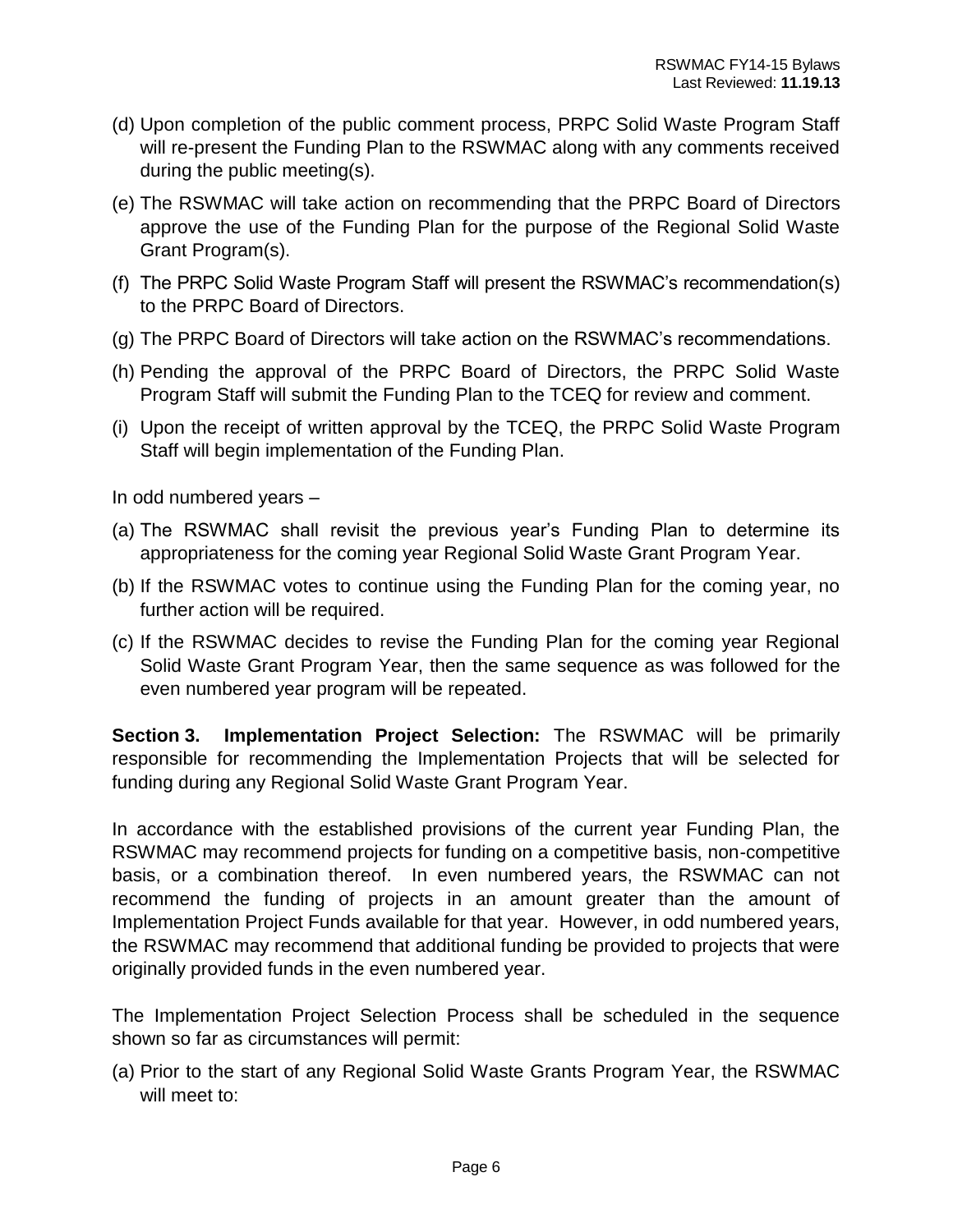- $\triangleright$  Approve a proposal form that will be used by the grant applicants
- $\triangleright$  Approve a schedule for implementing the current year Regional Solid Waste Grants Program.
- $\triangleright$  Determine what format will be used to hear the project proposals on the day scheduled for the prioritization of the current year Regional Solid Waste Grants Program projects.
- $\triangleright$  Direct the PRPC Solid Waste Program Staff to notify the eligible applicants in the region of the form and format that will be used to prioritize the current year's Regional Solid Waste Grants.
- $\triangleright$  Direct the PRPC Solid Waste Program Staff to notify the private entities providing recycling and solid waste services in the region to keep them aware of the grants program and the funding process.
- (b) On the appointed date and time and at the designated location set out in the Regional Solid Waste Grants Program implementation schedule, the RSWMAC shall meet to prioritize the current year's project proposals. During the course of that meeting, the RSWMAC will:
	- $\triangleright$  Ascertain from the PRPC Solid Waste Program Staff whether all the proposed projects are in compliance with §361.04(b), Texas Health and Safety Code, and 30 TAC §330.566, TCEQ Rules, which prohibit the placement of private entities providing recycling and solid waste services at a competitive disadvantage. PRPC Solid Waste Program Staff will have complied with the TCEQ's private sector notification and project pre-screening requirements prior to the meeting date.
	- $\triangleright$  Accept written or oral comments from private service providers regarding the project proposals.
	- $\triangleright$  Evaluate all projects, including any projects as may be proposed by the PRPC, in accordance with the selection criteria selected at the time the Funding Plan was developed.
	- $\triangleright$  Provide all applicants with the opportunity to orally present their project proposals to the RSMWAC.
	- $\triangleright$  Prior to each RSWMAC prioritization meeting, the PRPC's Regional Solid Waste Program Staff will by random selection, choose the order in which the applicant presentations will be made.
	- $\triangleright$  The RSWMAC members will use individual ballots to score and rank the proposed projects.
	- The RSWMAC will use an averaged rank-based scoring system for determining the prioritization of the current year projects.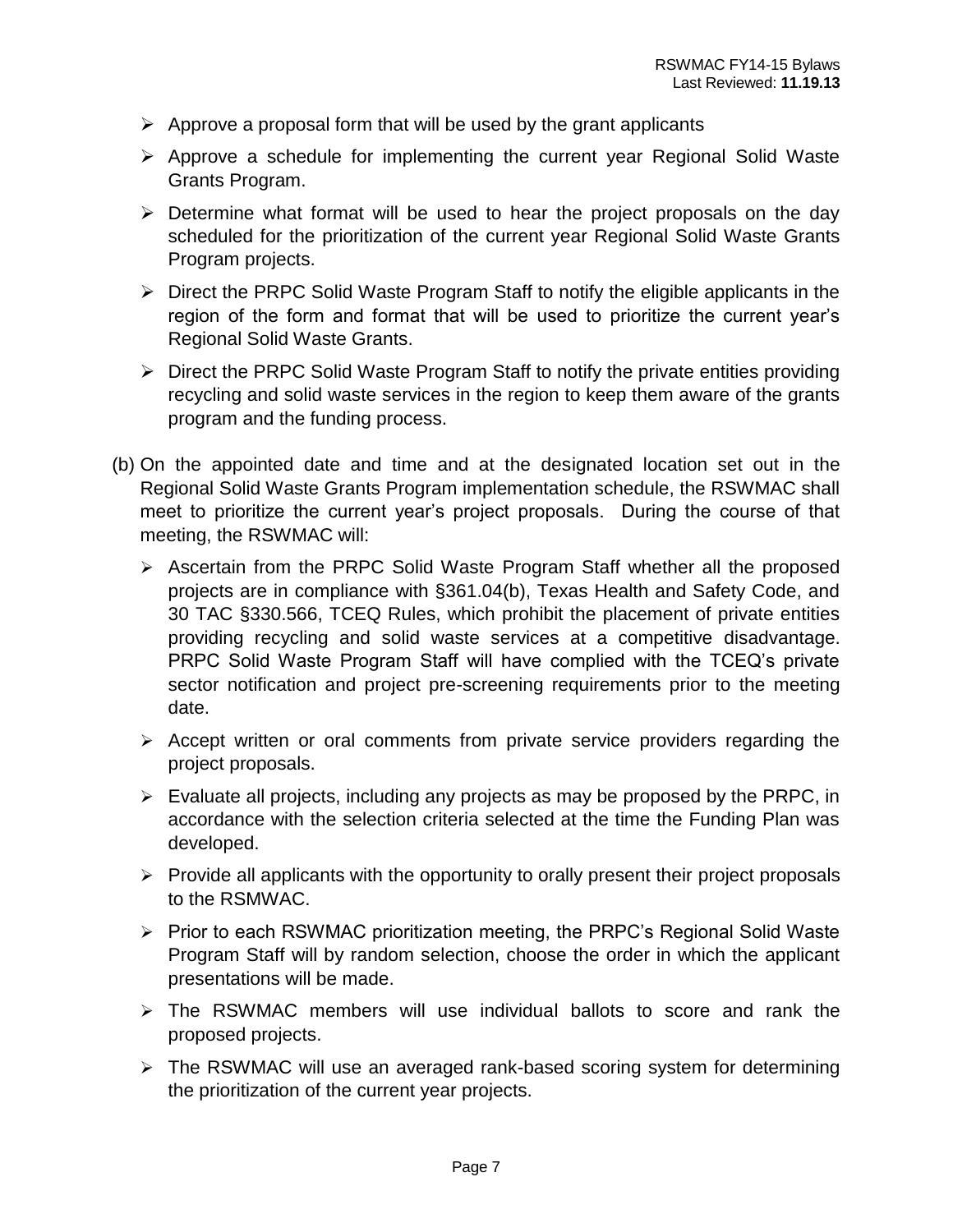- $\triangleright$  The maximum number of points that any project can receive is 100. The numeric point values shown for each criterion being used by the RSWMAC will be used to score the applications. Then, each RSWMAC member's point scores for the proposals will then be converted to an individualized ranking of how each member ranked the projects on his or her ballot. The individualized rankings of all the reviewing RSWMAC members will then be totaled and averaged based on the number of members evaluating each proposal, to create a prioritized listing of all the projects.
- $\triangleright$  As a practice, the RSWMAC will not modify nor ask the project applicants to modify their project proposal budgets on the day of the prioritization meeting.
- $\triangleright$  Prior to the conclusion of the prioritization meeting, the RSWMAC will act on a motion to accept the project rankings as identified by the average rank-based scoring system and to recommend that the PRPC Board of Directors approve those projects as ranked.
- $\triangleright$  At the conclusion of the prioritization meeting, the Chairman will direct the PRPC Solid Waste Program Staff to compile the scores.
- The Chairman will also direct the PRPC Solid Waste Program Staff to distribute those results to the RSWMAC and the current year project applicants as soon as the results have been verified.
- $\triangleright$  In prioritizing projects for funding, the RSWMAC may establish a list of additional projects from the proposals submitted, to be funded if and when additional funding becomes available.
- $\triangleright$  The prioritization of these additional projects will be in accordance with the selection procedures described in this section.

**Section 4. Monitoring of Funded Implementation Projects:** The RSWMAC will observe and monitor the progress made by the Solid Waste Program Grantees in completing their funded projects. The PRPC Solid Waste Program Staff will be responsible for reporting to the RSWMAC on the progress being made to implement the funded projects.

**Section 5. Project Changes:** The RSWMAC may elect to add funds to a project that has already been approved for funding by the PRPC Board of Directors. If the change in funding entails major modifications to the original scope of the project or modifies the originally proposed major expenditures, the project change must be approved in the same manner as the original project.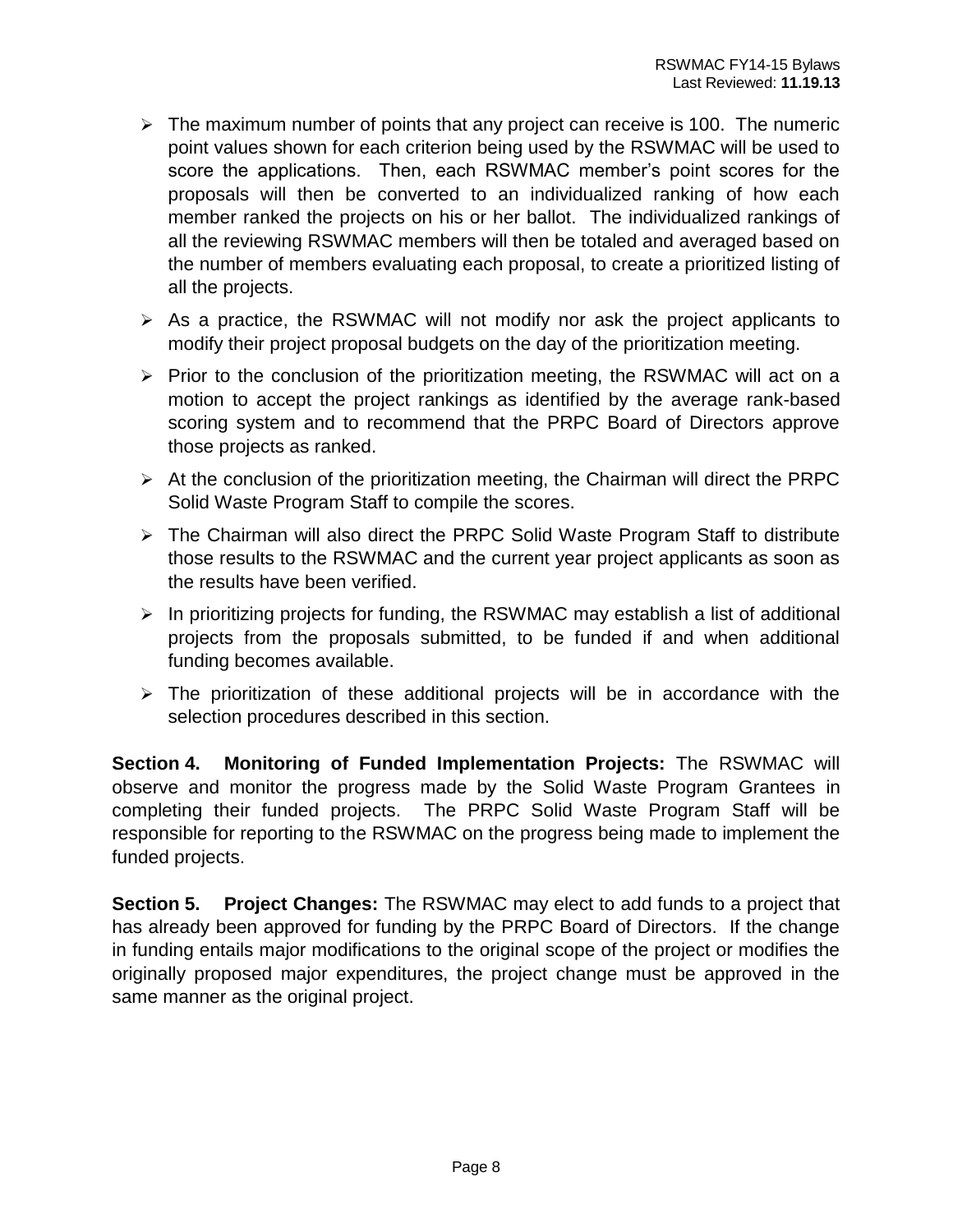As an alternative to the conduct of a completely new project review and approval process, the RSWMAC may recommend at the time of the original project selection that the PRPC Board of Directors approve certain additional project expenditures or additional work activities, if additional project funding becomes available.

**Section 6. Regional Solid Waste Plan Amendment:** The RSWMAC shall provide input to the PRPC Solid Waste Program Staff during the development of any TCEQrequired Regional Solid Waste Management Plan Amendments/Updates.

At the appropriate time, the RSWMAC will review the final draft of any Plan Amendments/ Updates and consider recommending that the PRPC Board of Directors approve the Plan Amendments/Updates.

**Section 7. Closed Landfill Inventory:** The RSWMAC shall give direction to and as appropriate, assist the PRPC Solid Waste Program with the maintenance and further development of the Panhandle Region's Closed Landfill Inventory.

**Section 8. Panhandle Environmental Partnership:** The RSWMAC shall direct and assist the PRPC Solid Waste Program Staff in promoting the growth of the Panhandle Environmental Partnership. The RSWMAC will review any new marketing contracts proposed for use by the Panhandle Environmental Partnership and as appropriate, make recommendations regarding the proposed agreement(s) to the PRPC Board of Directors.

**Section 9. PRPC-Managed Projects:** In any given year or years in which a PRPCmanaged project is approved for funding, the RSWMAC shall assume oversight of that project and will give the PRPC Solid Waste Program Staff direction with the implementation of the project.

**Section 10. Pre-Application Review Process:** Upon request, PRPC staff shall provide prospective applicants for a TCEQ MSW facility permit or registration, proposing to construct or operate the MSW facility in the Panhandle, a preliminary, non-binding evaluation of the conformance of the proposed facility to the regional solid waste management plan. If so elected, the RSWMAC may perform the pre-application review in the stead of PRPC staff.

**Section 11. MSW Facility Permit Application Review:** The RSWMAC shall review permit and registration applications for MSW facilities to be located in the Panhandle for conformance with the regional solid waste management plan. The determination of conformance shall be in the format as set forth in the most current version of the Regional Solid Waste Management Plan and be made within the review period as established by the TCEQ.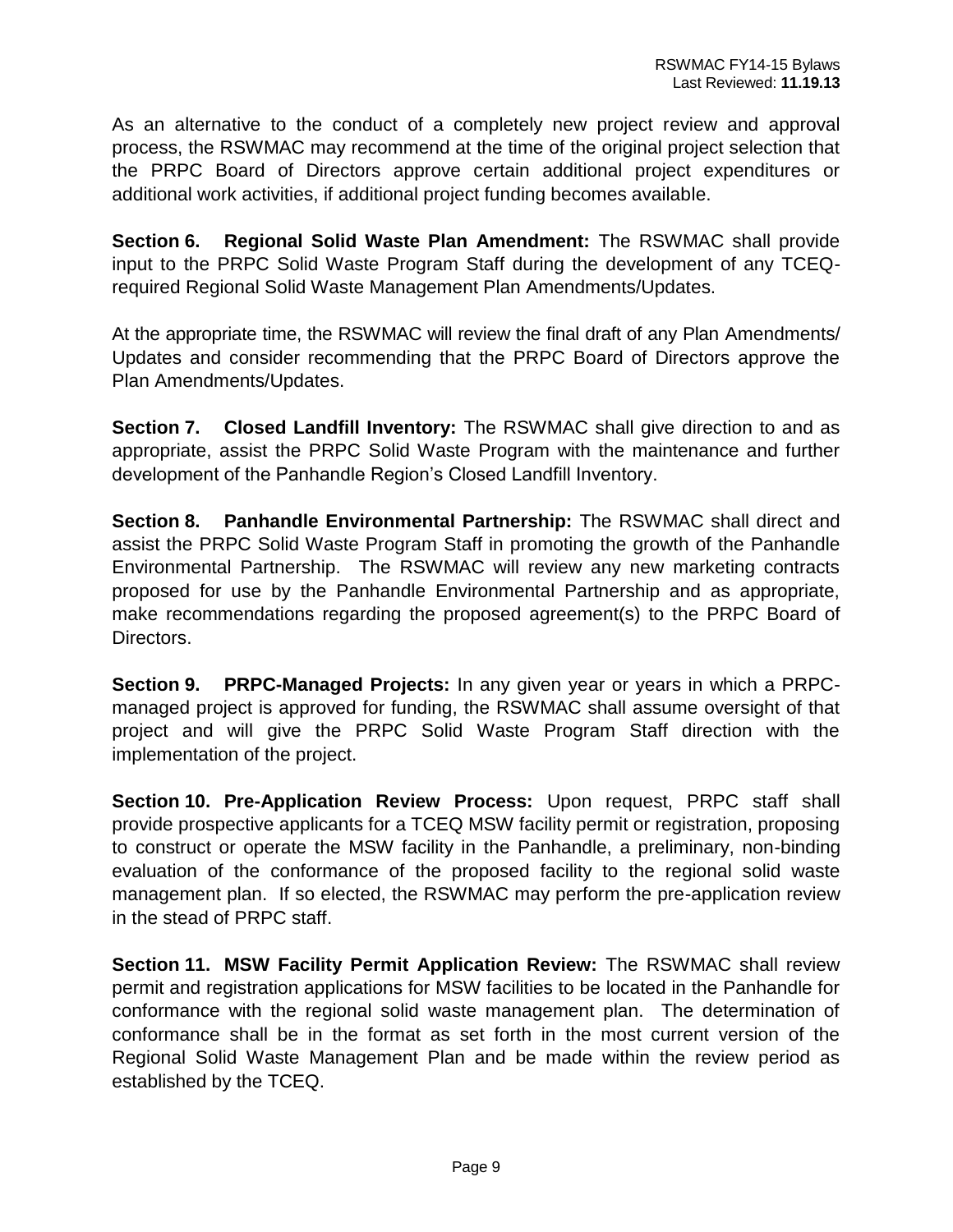#### **ARTICLE 8** – **General**

**Section 1. Conflict of Interest Policy:** RSWMAC members must abstain from voting on any application during the Solid Waste Grants Program prioritization process if the member or an individual related to the member within the third degree of consanguinity or within the second degree of affinity,

- $\triangleright$  Is employed by the applicant agency and works for the unit or division that would administer the grant, if awarded;
- $\triangleright$  Serves on any board that oversees the unit or division that would administer the grant, if awarded;
- $\triangleright$  Owns or controls any interest in a business entity or other non-governmental organization that benefits, directly or indirectly, from activities with the applicant;
- $\triangleright$  Receives any funds from the applicant as a result of the grant; or
- $\triangleright$  Uses or receives a substantial amount of tangible goods, services, or funds from the applicant.

RSWMAC members will not be prohibited from voting or commenting upon projects that are being carried out to serve the entire region.

**Section 2. Appeals Process:** A Panhandle applicant for Solid Waste Grant funding may appeal the disposition of its application **only** if one or more of the following occurs during the review of the application by the RSWMAC.

- 1. **Misplacement of an application.** If all or part of an application is lost, misfiled, etc., by PRPC staff, resulting in the unequal consideration of the applicant's proposal.
- 2. **Mathematical error.** If, in scoring the application, the score on any selection criteria is arrived at incorrectly or if the total score of the application is arrived at incorrectly as a result of human or computer error.
- 3. **Other procedural error.** If the applicant's application is not processed and treated in accordance with the procedures set forth in this document.

All appeals, including the specific alleged procedural violation(s), must be submitted to the PRPC Executive Director in writing. The Executive Director may then take one of the following actions:

1. Investigate the allegation and determine that the appeal is not valid. In such case, the applicant will receive in writing the basis for the decision to reject the applicant's appeal. In such case, the decision of the Executive Director is final.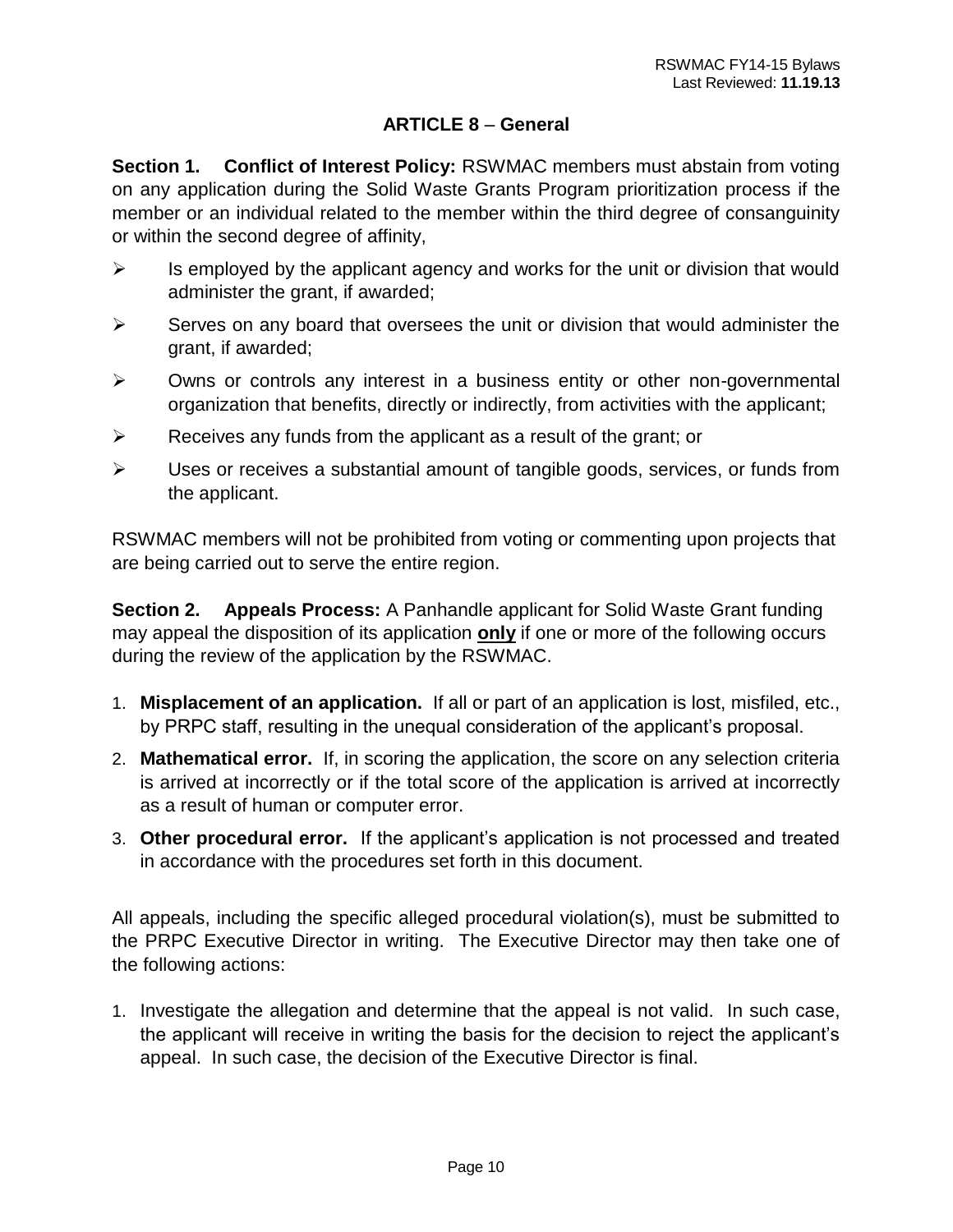2. If there is some validity to the appeal, the Executive Director will place the appeal on the agenda of the PRPC Board of Directors. The protesting applicant will be notified of the time and date of the meeting during which the Board of Directors will consider the appeal. The applicant will be given the opportunity to present his/her case directly to the PRPC Board of Directors. The Board of Directors will then render a decision on the appeal of the protesting applicant. All decisions made by the PRPC Board of Directors will be final.

An appeal can be filed at any time during the prioritization process but must be submitted within seven (7) working days from the date on which the Notice to Applicants Regarding the Outcome of the Prioritization Process(es) is **transmitted**.

In any event, the appeal must be received by the PRPC prior to the date on which the PRPC Board of Directors will consider the RSWMAC's Solid Waste grant recommendations. Any appeals received after that date will not be considered by the PRPC Board.

Any appeals made after the date on which the RSWMAC's TCEQ grant recommendations are acted on by the PRPC Board of Directors must be filed directly with the TCEQ in accordance with the agency's appeal procedures.

**Section 3. Bylaw Amendments:** The bylaws may be amended by the majority vote of the RSWMAC provided written notice of the proposed amendment shall have been mailed to all members at least ten days prior to the meeting at which such action is proposed to be taken. Any major amendments will not take affect until so approved by the PRPC Board of Directors.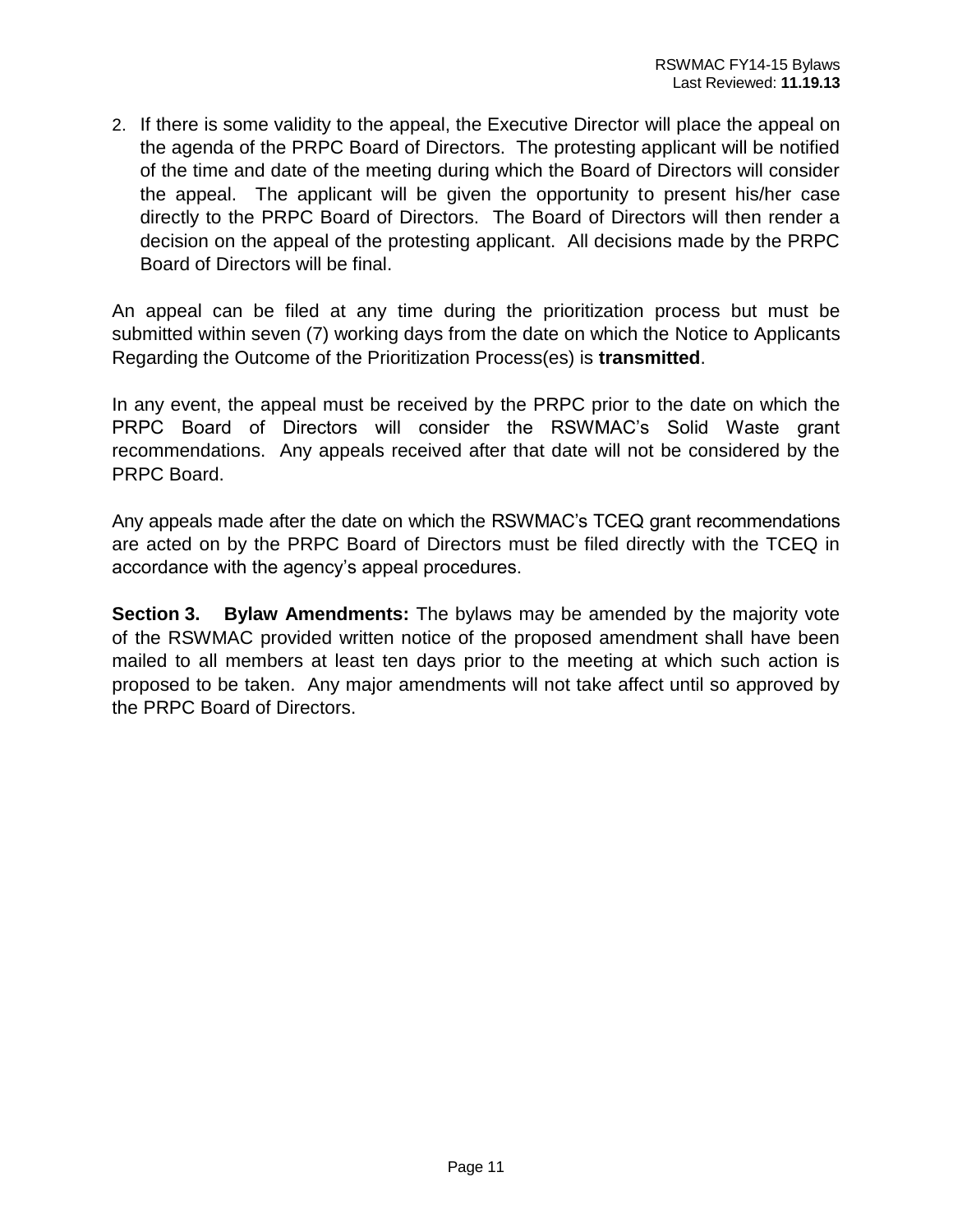## **Attachment #1**

**Texas Health and Safety Code | Section 361.014:**

**Use of Solid Waste Fee Revenue**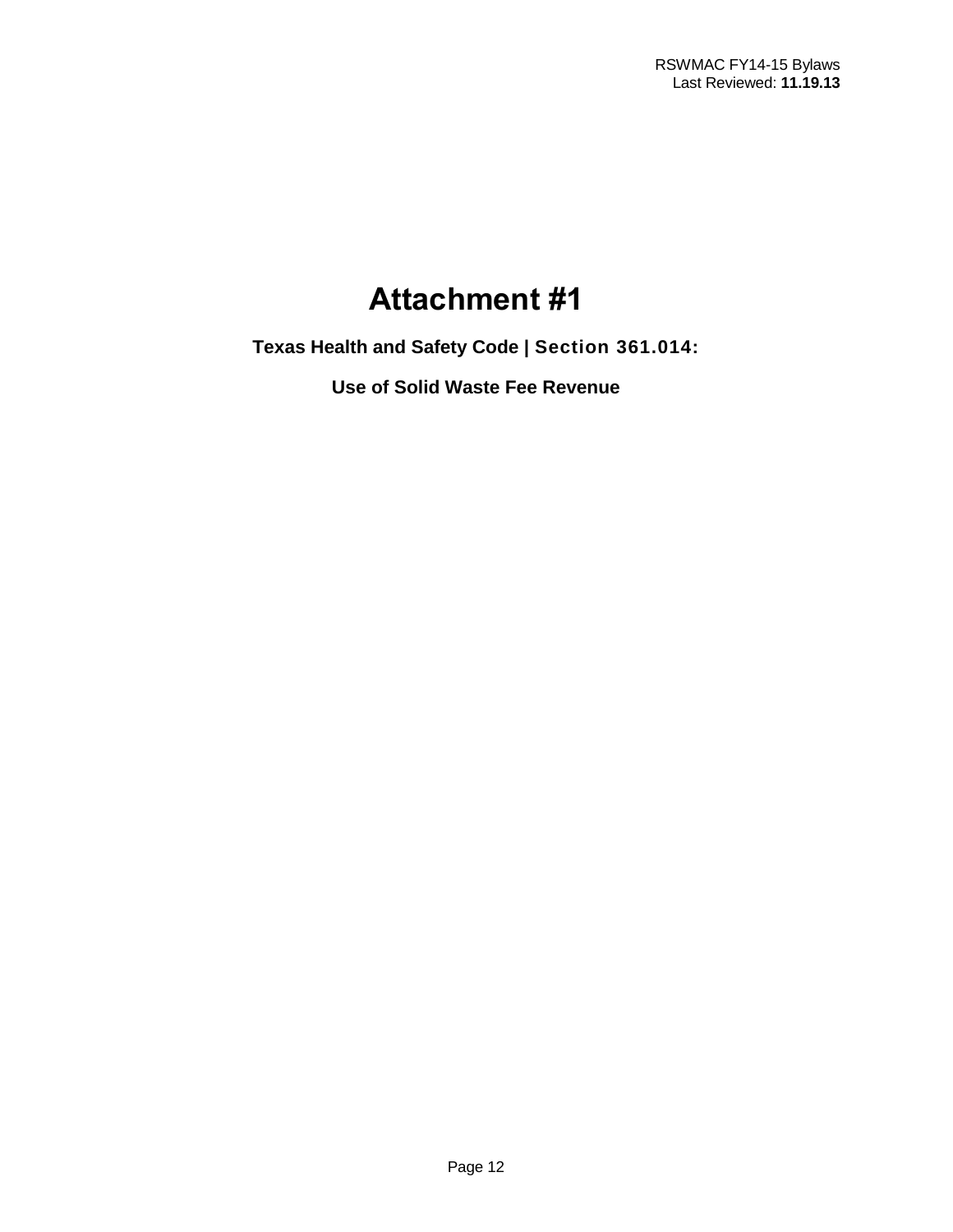#### **Texas Health and Safety Code | Section 361.014:**

#### **Use of Solid Waste Fee Revenue**

- (a) Revenue received by the commission under Section 361.013 shall be deposited in the state treasury to the credit of the commission. Half of the revenue is dedicated to the commission's municipal solid waste permitting and enforcement programs and related support activities and to pay for activities that will enhance the state's solid waste management program, including:
	- (1) provision of funds for the municipal solid waste management planning fund and the municipal solid waste resource recovery applied research and technical assistance fund established by the Comprehensive Municipal Solid Waste Management, Resource Recovery, and Conservation Act (Chapter 363);
	- (2) conduct of demonstration projects and studies to help local governments of various populations and the private sector to convert to accounting systems and set rates that reflect the full costs of providing waste management services and are proportionate to the amount of waste generated;
	- (3) provision of technical assistance to local governments concerning solid waste management;
	- (4) establishment of a solid waste resource center in the commission and an office of waste minimization and recycling;
	- (5) provision of supplemental funding to local governments for the enforcement of this chapter, the Texas Litter Abatement Act (Chapter 365), and Chapters 391 and 683, Transportation Code;
	- (6) conduct of a statewide public awareness program concerning solid waste management;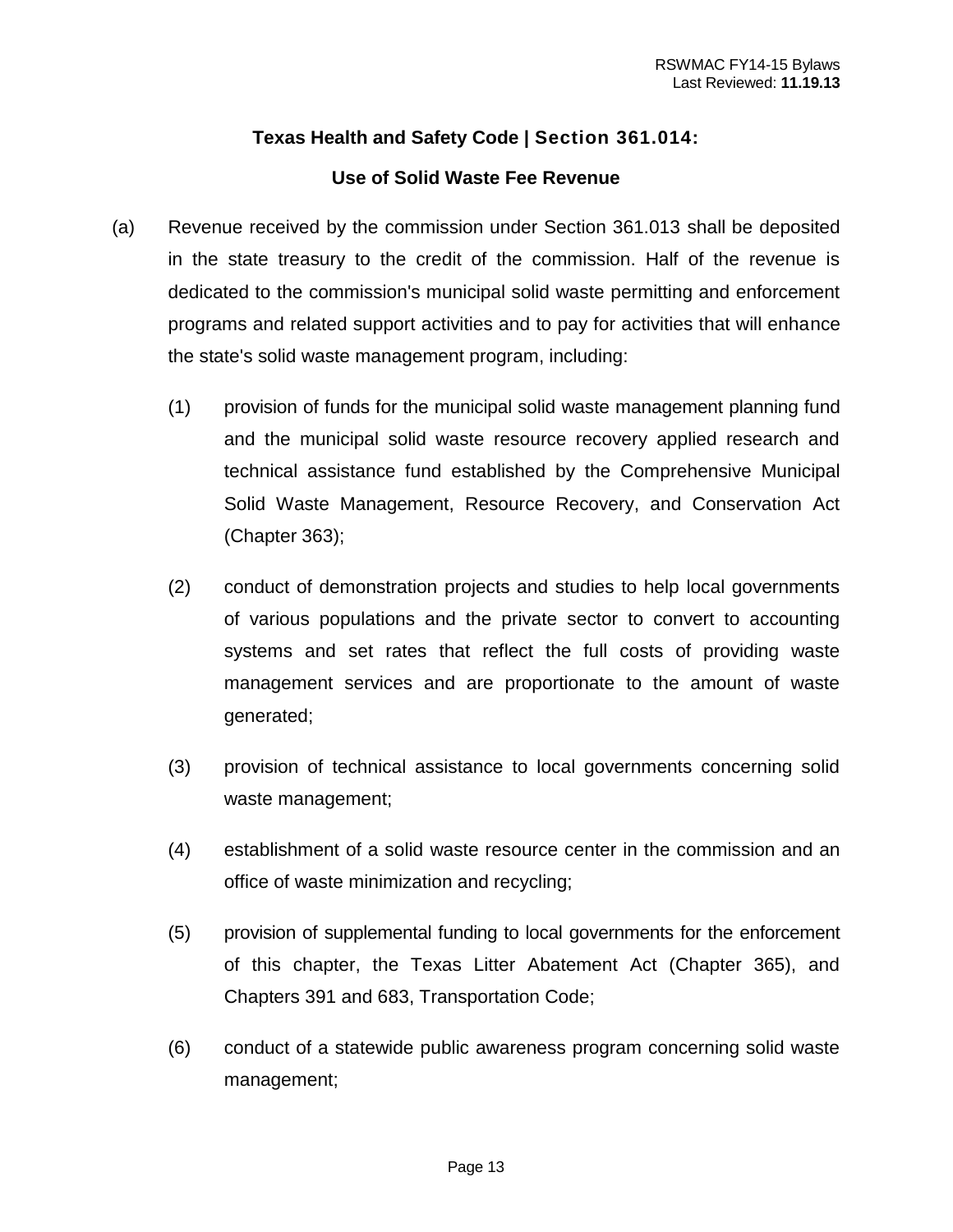- (7) provision of supplemental funds for other state agencies with responsibilities concerning solid waste management, recycling, and other initiatives with the purpose of diverting recyclable waste from landfills;
- (8) conduct of research to promote the development and stimulation of markets for recycled waste products;
- (9) creation of a state municipal solid waste superfund, from funds appropriated, for:
	- (A) the cleanup of unauthorized tire dumps and solid waste dumps for which a responsible party cannot be located or is not immediately financially able to provide the cleanup;
	- (B) the cleanup or proper closure of abandoned or contaminated municipal solid waste sites for which a responsible party is not immediately financially able to provide the cleanup; and
	- (C) remediation, cleanup, and proper closure of unauthorized recycling sites for which a responsible party is not immediately financially able to perform the remediation, cleanup, and closure;
- (10) PROVISION OF FUNDS TO MITIGATE THE ECONOMIC AND ENVIRONMENTAL IMPACTS OF LEAD-ACID BATTERY RECYCLING ACTIVITIES ON LOCAL GOVERNMENTS; AND
- (11) PROVISION OF FUNDS FOR THE CONDUCT OF RESEARCH BY A PUBLIC OR PRIVATE ENTITY TO ASSIST THE STATE IN DEVELOPING NEW TECHNOLOGIES AND METHODS TO REDUCE THE AMOUNT OF MUNICIPAL WASTE DISPOSED OF IN LANDFILLS.
- (b) Half of the revenue is dedicated to local and regional solid waste projects consistent with regional plans approved by the commission in accordance with this chapter and to update and maintain those plans. Those revenues shall be allocated to municipal solid waste geographic planning regions for use by local governments and regional planning commissions according to a formula established by the commission that takes into account population, area, solid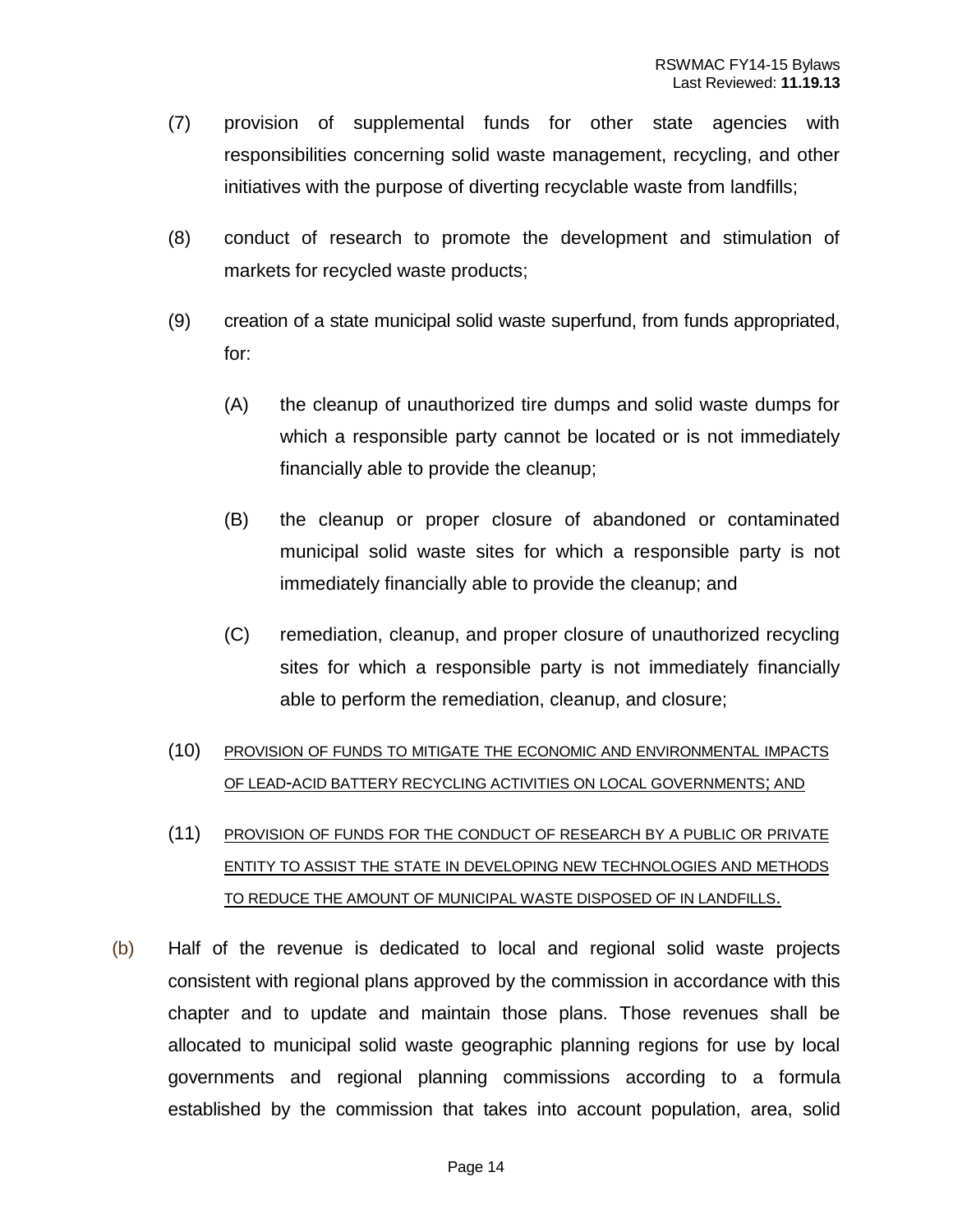waste fee generation, and public health needs. Each planning region shall issue a biennial report to the legislature detailing how the revenue is spent. A project or service funded under this subsection must promote cooperation between public and private entities and may not be otherwise readily available or create a competitive advantage over a private industry that provides recycling or solid waste services.

- (c) Revenue derived from fees charged under Section 361.013(c) to a transporter of whole used or scrap tires or shredded tire pieces shall be deposited to the credit of the waste tire recycling account.
- (d) Revenues allocated to the commission for the purposes authorized by Subsection (a) shall be deposited to the credit of the waste management account. Revenues allocated to local and regional solid waste projects shall be deposited to the credit of an account in the general revenue fund known as the municipal solid waste disposal account.

Acts 1989, 71st Leg., ch. 678, Sec. 1, eff. Sept. 1, 1989. Amended by Acts 1990, 71st Leg., 6th C.S., ch. 10, art. 2, Sec. 3, eff. Sept. 6, 1990; Acts 1991, 72nd Leg., ch. 303, Sec. 4, eff. Sept. 1, 1991; Acts 1993, 73rd Leg., ch. 899, Sec. 1.10, 3.10, eff. Aug. 30, 1993; Acts 1993, 73rd Leg., ch. 1045, Sec. 2, eff. Sept. 1, 1993; Acts 1995, 74th Leg., ch. 76, Sec. 11.21, eff. Sept. 1, 1995; Acts 1995, 74th Leg., ch. 838, Sec. 1, eff. June 16, 1995; Acts 1997, 75th Leg., ch. 165, Sec. 30.205, eff. Sept. 1, 1997; Acts 1997, 75th Leg., ch. 333, Sec. 35, eff; Sept. 1, 1997; Acts 2003, 78th Leg., ch. 340, Sec. 1, eff. Sept. 1, 2003.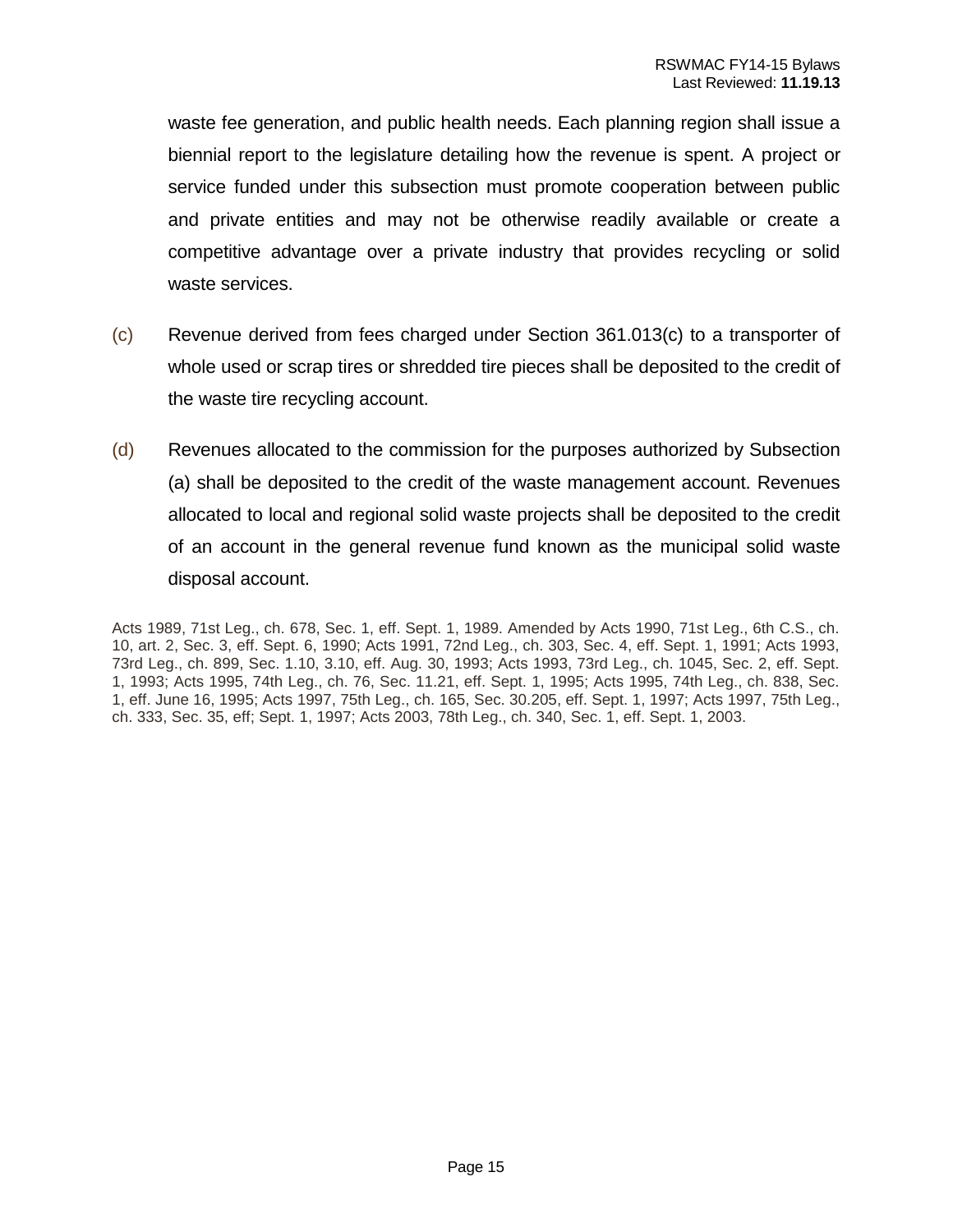## **Attachment #2**

**Panhandle Regional Planning Commission** 

**Administrative Regulation #31**

**Regional Solid Waste Management Advisory Committee**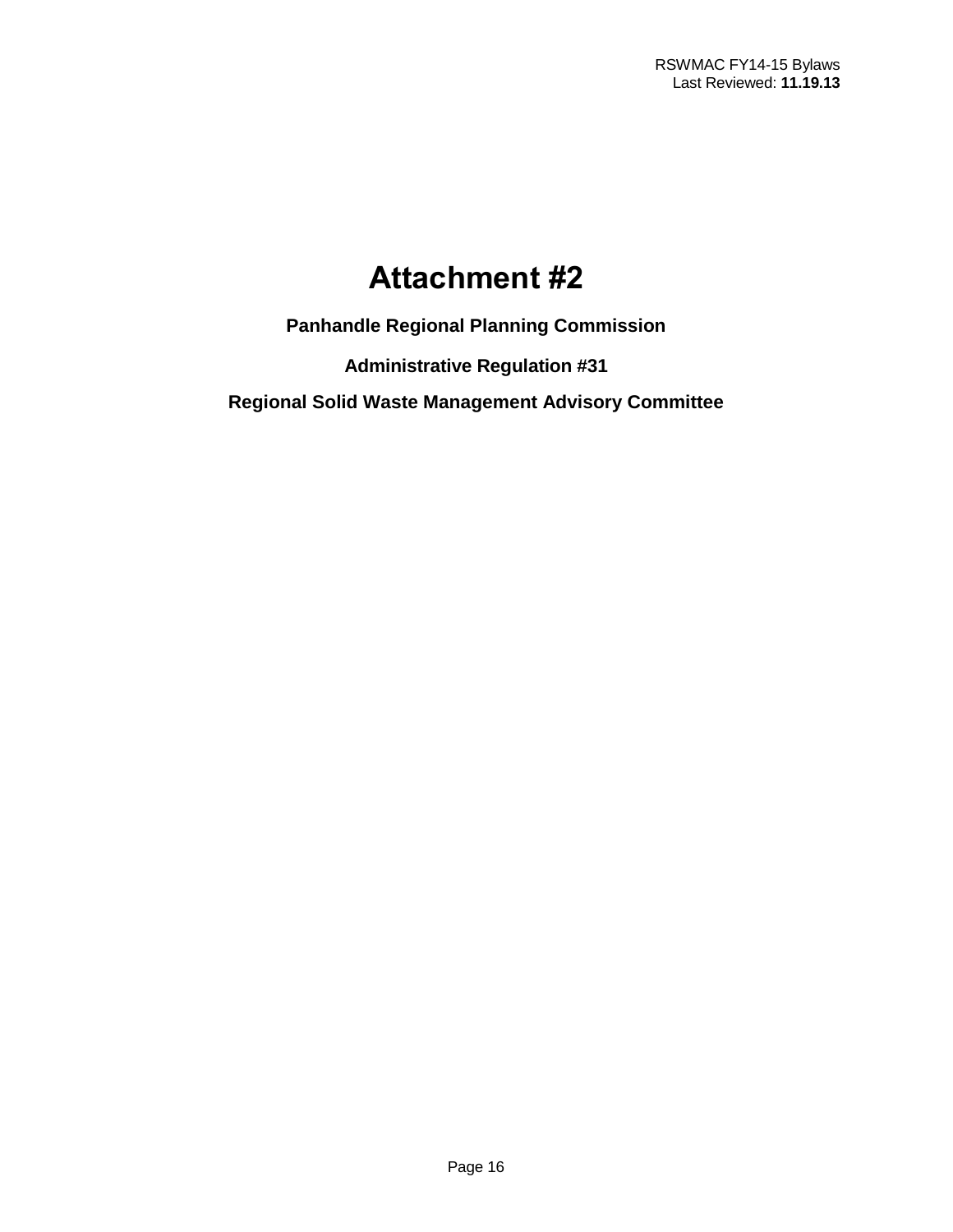#### PANHANDLE REGIONAL PLANNING COMMISSION

Administrative Regulation Adopted: July 26, 1990 Number 31 **Amended:** December 13, 1990 October 24,1991 October, 27, 1994 September 22, 2005

#### PANHANDLE REGIONAL SOLID WASTE MANAGEMENT ADVISORY COMMITTEE PROCEDURES AND POLICIES

#### I. PURPOSE

The purpose of this administrative regulation is to formally establish a Regional Solid Waste Management Advisory Committee and to establish procedures necessary for its operation.

#### II. REGIONAL SOLID WASTE MANAGEMENT ADVISORY COMMITTEE

#### **A. Establishment and Scope of Authority**

- 1. The Board of Directors of the Panhandle Regional Planning Commission hereby establishes the Regional Solid Waste Management Advisory Committee to provide general guidance and policy direction in regard to solid waste management in the Texas Panhandle. The Regional Solid Waste Management Advisory Committee's specific responsibilities shall include but not be limited to the following:
	- a. The establishment of working rules and procedures for the Advisory Committee.<sup>1</sup>
	- b. The development, review and approval of the Panhandle Regional Solid Waste Management Plan.
	- c. The development, review and approval of updates and amendments to the Panhandle Regional Solid Waste Management Plan.
	- d. The coordination and promotion of the implementation of the Panhandle Regional Solid Waste Management Plan.
	- e. The provision of solid waste management information to the local governments and general population of the Texas Panhandle.
	- f. The provision of general direction to the Panhandle Regional Planning Commission staff regarding solid waste management issues in the Texas Panhandle.
	- g. The provision of oversight and direction to foster the growth and development of the Panhandle Environmental Partnership.